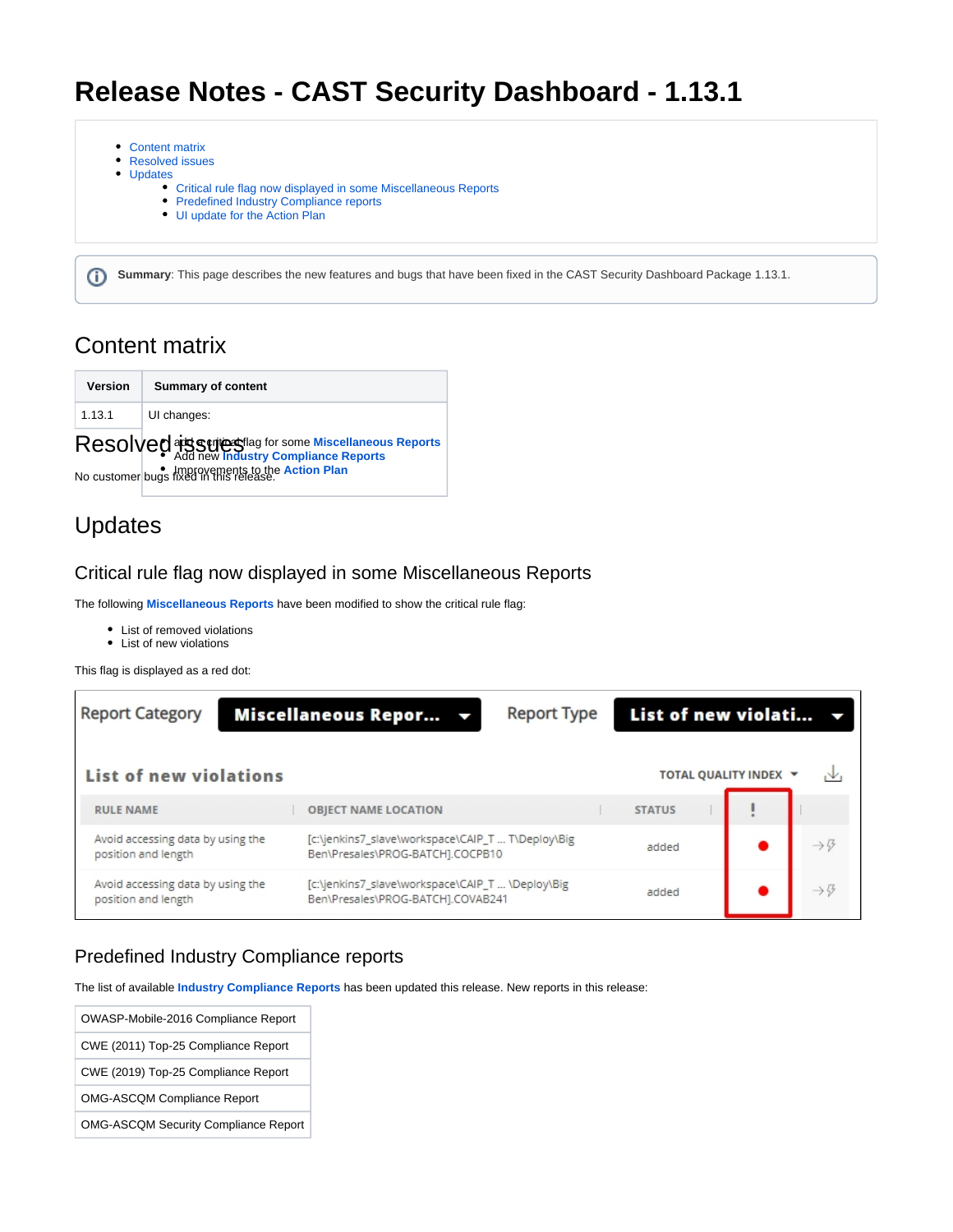## UI update for the Action Plan

Some aspects of the **[Action Plan](https://doc.castsoftware.com/display/SECURITY/Security+Dashboard+-+Action+Plan)** have been updated to provided a better end-user experience:

#### Click to enlarge

| <b>ACTIONS</b> |                                                                                                                                               | <b>EXCLUSIONS</b>              |                       |                                                                      |                             |                    |                           |
|----------------|-----------------------------------------------------------------------------------------------------------------------------------------------|--------------------------------|-----------------------|----------------------------------------------------------------------|-----------------------------|--------------------|---------------------------|
|                | $et$ and $et$ and $et$ and $et$ and $et$ and $et$ and $et$ and $et$ and $et$ and $et$ and $et$ and $et$ and $et$ and $et$ and $et$ and $et$ a | $\bigcirc$ pending 0 $\bullet$ | $\checkmark$ solved 0 |                                                                      | O OBJECT SEARCH             |                    | N,                        |
|                | <b>PRIORITY</b>                                                                                                                               | $T$ STATUS                     | <b>COMMENT</b>        | $V$ RULE                                                             | <b>OBJECT NAME LOCATION</b> | <b>LAST UPDATE</b> |                           |
|                | moderate                                                                                                                                      | added                          | test add              | avoid fields in servier                                              | com.castsoftware.bo         | 11-26-2019         | $\rightarrow$ $\beta$     |
|                | moderate                                                                                                                                      | added                          | test add              | avoid fields in servlet                                              | com.castsoftware.bo         | 11-26-2019         | $\rightarrow \mathcal{G}$ |
|                | moderate                                                                                                                                      | added                          | test add              | avoid fields in servier                                              | com.castsoftware.bo         | 11-26-2019         | $\rightarrow \mathcal{G}$ |
|                | moderate                                                                                                                                      | added                          | test add              | avoid fields in servlet                                              | com.castsoftware.bo         | 11-26-2019         | $\rightarrow \mathcal{G}$ |
|                | moderate                                                                                                                                      | added                          | test add              | avoid fields in servlet                                              | com.castsoftware.bo         | 11-26-2019         | $\rightarrow \mathcal{G}$ |
|                | moderate                                                                                                                                      | added                          | need remediation      | avoid tables without                                                 | dho.authors                 | 08-30-2019         | $\rightarrow \mathcal{G}$ |
|                | moderate                                                                                                                                      | added                          | need remediation      | avoid tables without                                                 | dho.invoice                 | 08-30-2019         | $\rightarrow$ $\sigma$    |
|                | moderate                                                                                                                                      | added                          | need remediation      | avoid tables without                                                 | dbo.invoice line            | 08-30-2019         | $\rightarrow \mathcal{G}$ |
|                | moderate                                                                                                                                      | added                          | need remediation      | avoid tables without                                                 | dbo.order_line              | 08-30-2019         | $\rightarrow \mathcal{G}$ |
|                | moderate                                                                                                                                      | added                          | need remediation      | avoid tables without                                                 | dho.orders                  | 08-30-2019         | $\rightarrow$ $\beta$     |
|                | $SHOMING: 20 -$                                                                                                                               | 1-20 OF 25                     |                       | $\mathcal{F}$<br>$\sim$<br>$\overline{\phantom{a}}$<br>$\mathcal{P}$ |                             |                    |                           |

Users can now filter the Action Plan table based on the **Priority**, **Status**, **Comment** and **Rule** columns (multiple filter criteria). For example, it is now possible to select a **single filter criterion** or **multiple filter criteria** in **one column or multiple columns**. There is a new icon in the table header to trigger the filter dropdown:

| <b>PRIORITY</b> |              |  |
|-----------------|--------------|--|
|                 | All Priority |  |
|                 | low          |  |
|                 | moderate     |  |
|                 | high         |  |
|                 | extreme      |  |

A the bottom of the list of violations in the Action Plan there are now improved options for pagination of items:

| moderate        | added      | need remediat |  | avoid tables wi | dbo |
|-----------------|------------|---------------|--|-----------------|-----|
| extreme         | added      |               |  | avoid using sql | dbo |
| SHOWING: $20 -$ | 1-20 OF 25 |               |  |                 |     |

The **Showing** option allows you to view violations in groups of **20**, **100** or **all violations**: